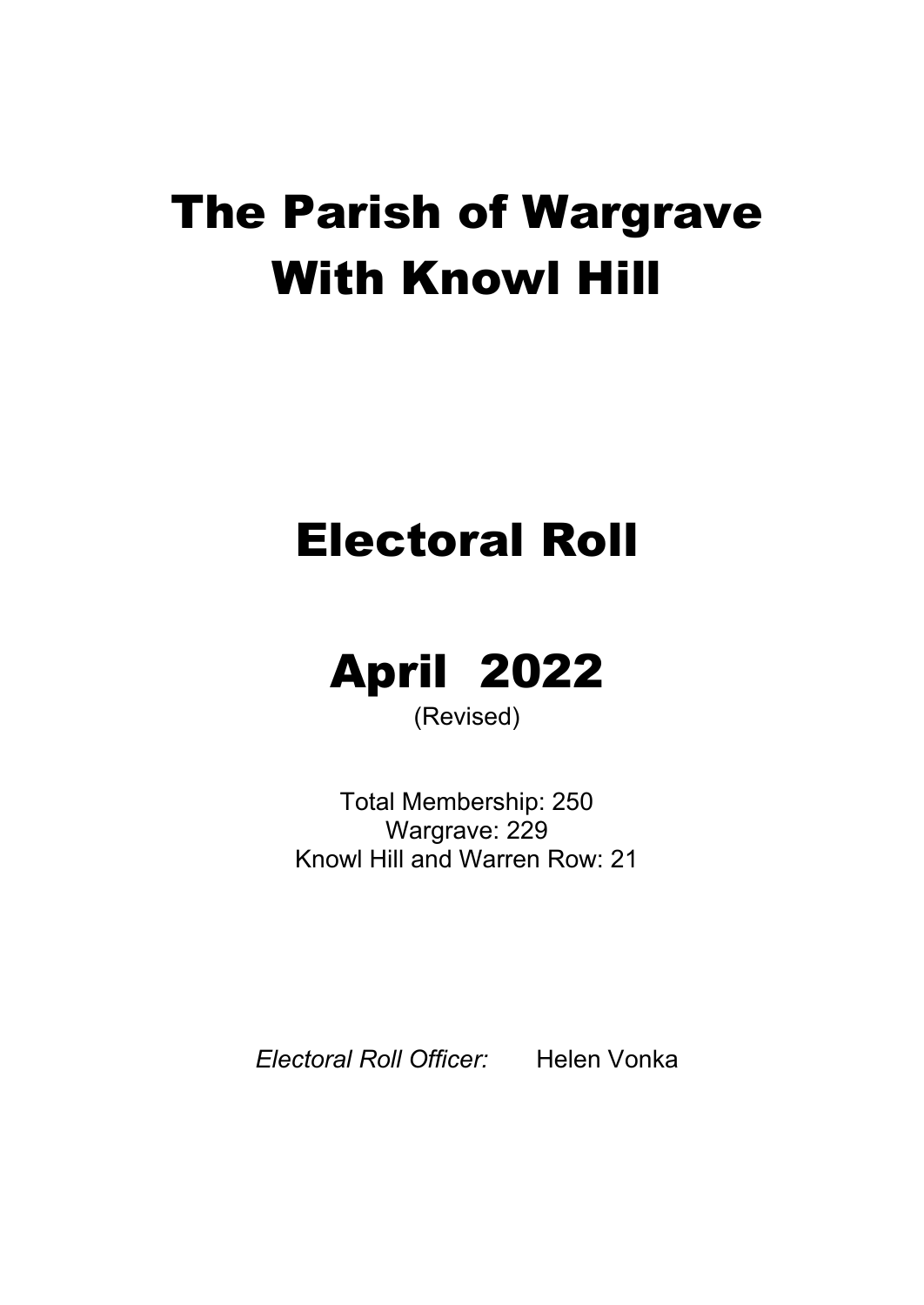**ELECTORAL ROLL 9th April 2022** The Parish of Wargrave with Knowl Hill **Wargrave Section**

|                  | <b>Name</b>             | Non-      | 24 | <b>Margaret Bowes</b>    | 49 | <b>Camilla Cook</b>        |           |
|------------------|-------------------------|-----------|----|--------------------------|----|----------------------------|-----------|
|                  |                         | resident  | 25 | <b>Bernhard Brouwer</b>  | 50 | George Cook                |           |
| $\overline{1}$   | Anne-Marie Adams        |           | 26 | Karin Brouwer            | 51 | Jennifer Cook              | <b>NR</b> |
| $\overline{2}$   | <b>Molly Ann Akers</b>  | <b>NR</b> | 27 | Valerie Brunsdon         | 52 | Tom Cook                   |           |
| 3                | <b>Sally Ann Akers</b>  | <b>NR</b> | 28 | <b>Henry Bryers</b>      | 53 | <b>Cynthia Coombes</b>     |           |
| $\overline{4}$   | <b>Robert Austen</b>    |           | 29 | Lucinda Bryers           | 54 | <b>John Coombes</b>        |           |
| 5                | Jane Austen             |           | 30 | Angela Buckland          | 55 | <b>Christopher Cordrey</b> |           |
| $6\phantom{1}6$  | Selina Avent            |           | 31 | <b>Michael Buckland</b>  | 56 | Lori Cordrey               |           |
| $\overline{7}$   | <b>Tessa Baird</b>      |           | 32 | Diane Bush               | 57 | <b>Katie Cosnett</b>       | <b>NR</b> |
| $\bf{8}$         | <b>Grace Barne</b>      |           | 33 | <b>Richard Bush</b>      | 58 | <b>Rosemary Creedon</b>    |           |
| $\boldsymbol{9}$ | Jane Batting            |           | 34 | <b>Elisabeth Butler</b>  | 59 | <b>Thomas Eric Crewe</b>   | <b>NR</b> |
| 10               | <b>John Batting</b>     |           | 35 | <b>Richard Butler</b>    | 60 | Jo Cunningham              |           |
| 11               | Sophie Batting          |           | 36 | Ann Callender            | 61 | Ron Cunningham             |           |
| 12               | <b>Thomas Batting</b>   |           | 37 | <b>Stanley Callender</b> | 62 | Annie Da Silva             |           |
| 13               | Amanda Bayley           | <b>NR</b> | 38 | <b>Clare Candler</b>     | 63 | Jubiracy Da Silva Filho    |           |
| 14               | <b>Honor Bayley</b>     | <b>NR</b> |    |                          |    |                            |           |
| 15               | <b>Neil Bayley</b>      | <b>NR</b> | 39 | <b>Michael Candler</b>   | 64 | <b>Gwen Daffey</b>         |           |
| 16               | Jim Bignal              |           | 40 | Linda Caradine           | 65 | <b>Annette Dart</b>        |           |
| 17               | Virginia Bignal         |           | 41 | <b>Shaun Caradine</b>    | 66 | Peter Dart                 |           |
| 18               | Fiona Birdseye          | <b>NR</b> | 42 | <b>Heather Carver</b>    | 67 | Linda Duffy                |           |
| 19               | Michael Birdseye        | <b>NR</b> | 43 | <b>Michael Carver</b>    | 68 | <b>Gavin Dunbar</b>        |           |
| 20               | <b>Catherine Blades</b> |           | 44 | <b>Alex Clark</b>        | 69 | Jean Dunbar                |           |
|                  |                         |           | 45 | Douglas Clark            | 70 | Jonathan Edgell            |           |
| 21               | Joe Bloggs              |           | 46 | Jane Clark               | 71 | <b>Susan Edgell</b>        |           |
| 22               | <b>Bill Bookless</b>    |           | 47 | <b>Lindsay Clark</b>     | 72 | <b>Janet Elliott</b>       |           |
| 23               | <b>Chris Bookless</b>   |           | 48 | <b>Shirley Collie</b>    | 73 | <b>Tony Elliott</b>        |           |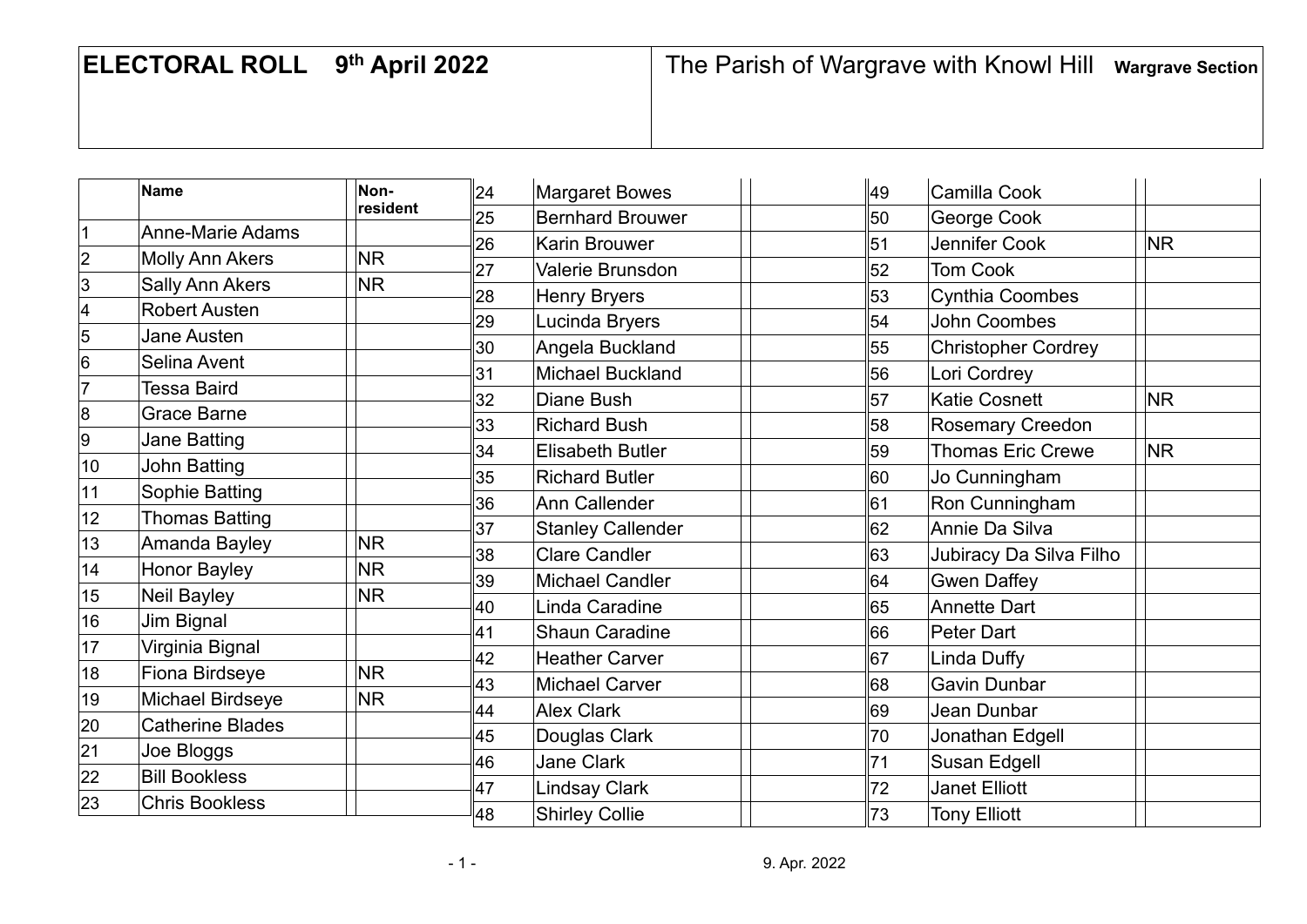**ELECTORAL ROLL 9th April 2022** The Parish of Wargrave with Knowl Hill **Wargrave Section**

| 74 | Katarzyna Emerton        |           | 99  | <b>William David Harper-</b> |           | 123 | Barbara Lloyd                |           |
|----|--------------------------|-----------|-----|------------------------------|-----------|-----|------------------------------|-----------|
| 75 | <b>Peter Emms</b>        | <b>NR</b> |     | Jones                        |           | 124 | Karen Lloyd                  |           |
| 76 | <b>Susan Emms</b>        | <b>NR</b> | 100 | <b>Pat Harris</b>            |           | 125 | <b>Richard Lloyd</b>         |           |
| 77 | <b>Carol Evans</b>       |           | 101 | <b>Oliver Hartree</b>        |           | 126 | Sue MacKenzie                |           |
| 78 | <b>Neville Evans</b>     |           | 102 | <b>Hazel Heywood-Jones</b>   |           | 127 | Dianne Macro                 |           |
| 79 | Andrew Ferguson          |           | 103 | <b>Roy Highfield</b>         |           | 128 | <b>Martin Macro</b>          |           |
| 80 | Janet Ferguson           |           | 104 | <b>Margaret Hobbs</b>        |           | 129 | Doreen Maddock               | <b>NR</b> |
| 81 | Georgia Floate           |           | 105 | <b>Patrick Hobbs</b>         |           | 130 | Gerda Marston                |           |
| 82 | Laurence Freeman         |           | 106 | Christopher Hobden           | <b>NR</b> | 131 | <b>Michael Marston</b>       |           |
| 83 | <b>Hilda Freeman</b>     |           | 107 | Elisabeth Hobden             | <b>NR</b> | 132 | <b>Christian Martin</b>      |           |
| 84 | Julia Freeman            |           | 108 | <b>Frank Hope</b>            |           | 133 | lan Matthews                 |           |
| 85 | lan French               |           | 109 | <b>Graham Howe</b>           |           | 134 | <b>Marie Matthews</b>        |           |
| 86 | Li Yen French            |           | 110 | <b>Feyza Howell</b>          |           | 135 | Peter Mayes                  |           |
| 87 | John Fryer               |           | 111 | <b>Ruth Howse</b>            | <b>NR</b> | 136 | <b>Susan Mayes</b>           |           |
| 88 | <b>Richard Goodall</b>   |           | 112 | <b>Andrew Imlay</b>          |           | 137 | <b>Lesley McClure Fisher</b> |           |
| 89 | Jeremy Gorman            |           | 113 | <b>Brunhilde Jones</b>       |           | 138 | <b>Gary McEwan</b>           |           |
| 90 | Zdenka Gorman            |           | 114 | <b>Kenneth Jones</b>         |           | 139 | <b>Tessa McEwan</b>          |           |
| 91 | <b>Helen Gradon</b>      | <b>NR</b> | 115 | <b>Caroline Kaiser</b>       |           | 140 | <b>Helen Meaney</b>          | <b>NR</b> |
| 92 | <b>Annette Greathead</b> |           | 116 | Ingolf Kaiser                |           | 141 | Lynda Mills                  |           |
| 93 | <b>Susan Griffiths</b>   |           | 117 | Christopher Kaye             |           | 142 | Vera Mitchell                |           |
| 94 | Sheila Gunn              |           | 118 | June Knox                    |           | 143 | Maria Monté                  |           |
| 95 | <b>Brian Haggis</b>      |           | 119 | <b>Guy Laschinger</b>        |           | 144 | William Monté                |           |
| 96 | Morag Haggis             |           | 120 | Heidemarie Laschinger        |           | 145 | Joanna Morris                |           |
| 97 | <b>Clare Haines</b>      |           | 121 | Salome Laschinger            |           | 146 | <b>Nigel Moss</b>            |           |
| 98 | Penelope Hampton         |           | 122 | <b>Heather Lewington</b>     |           | 147 | James Moul                   |           |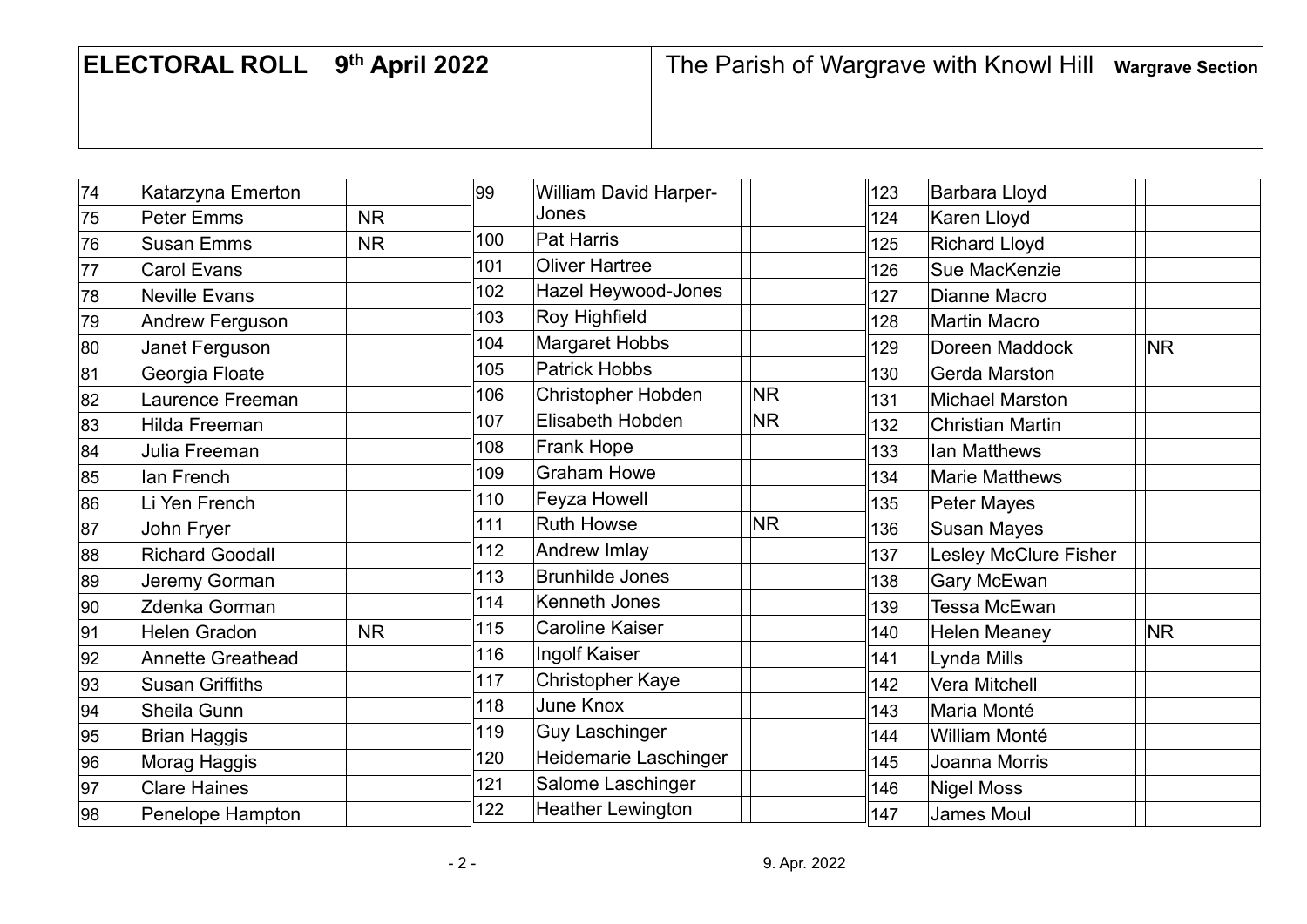**ELECTORAL ROLL 9th April 2022** The Parish of Wargrave with Knowl Hill **Wargrave Section**

| 148 | <b>Kim Moul</b>             |           | 172 | <b>Carol Roast</b>         |           | 197 | Angela Thomas                  | <b>NR</b> |
|-----|-----------------------------|-----------|-----|----------------------------|-----------|-----|--------------------------------|-----------|
| 149 | <b>Robin Moul</b>           |           | 173 | <b>Charles Roast</b>       |           | 198 | <b>David Thomas</b>            |           |
| 150 | <b>Anthony Moul</b>         |           | 174 | <b>Ann Roberts</b>         |           | 199 | <b>Graham Trolley</b>          |           |
| 151 | Philippa Nicolai            |           | 175 | Len Roberts                |           | 200 | Jayne Trolley                  |           |
| 152 | Nigel Pearce                | <b>NR</b> | 176 | <b>Elizabeth Rothery</b>   |           | 201 | <b>Griselda Truscott-Wicks</b> |           |
| 153 | <b>Denise Peet</b>          |           | 177 | Nicholas Roynon            | <b>NR</b> | 202 | Margaret Tumber                |           |
| 154 | <b>Matthew Perowne</b>      |           | 178 | Patricia Roynon            |           | 203 | <b>Lesley Turville</b>         | <b>NR</b> |
| 155 | <b>Christopher Perry</b>    |           | 179 | Celia Rule                 |           | 204 | Nicholas Vaughan               |           |
| 156 | <b>Christine Perry</b>      |           | 180 | <b>Nick Rule</b>           |           | 205 | Ruth-Mary Vaughan              |           |
| 157 | <b>Helen Perry</b>          |           | 181 | <b>Lloyd Scrivener</b>     |           | 206 | <b>Cheryl Vick</b>             |           |
| 158 | John Perry                  |           | 182 | <b>Andrew Searle</b>       |           | 207 | <b>James Vick</b>              |           |
| 159 | <b>Barbara Pitcher</b>      |           | 183 | <b>Kathryn Searle</b>      |           | 208 | Hannah Vonka                   |           |
| 160 | Neill Pitcher               |           | 184 | Haydn Selwyn-Jones         |           | 209 | Helen Vonka                    |           |
| 161 | <b>Marion Pope</b>          |           | 185 | Sandra Selwyn-Jones        |           | 210 | Jan Vonka                      |           |
| 162 | <b>Michael Pope</b>         |           | 186 | Jane Shaw                  |           | 211 | <b>Christine Walker</b>        |           |
| 163 | Joyce Potter                | <b>NR</b> | 187 | Michael Simpson            |           | 212 | <b>Peter Ward</b>              | <b>NR</b> |
| 164 | <b>Maureen Prince</b>       |           | 188 | <b>Hannah Skaanild</b>     |           | 213 | Gaye Warren                    |           |
| 165 | <b>Catherine Pritchard-</b> |           | 189 | <b>Owen Smithard</b>       |           | 214 | Marijane Warren                |           |
|     | Gordon                      |           | 190 | <b>Sharon Smithard</b>     |           | 215 | Kathleen White                 |           |
| 166 | <b>Helen Puddy</b>          |           | 191 | <b>Margaret Snell</b>      |           | 216 | Sarah Whiteside                |           |
| 167 | <b>Mark Puddy</b>           |           | 192 | Peter Stainton             |           | 217 | <b>Anne Whittaker</b>          |           |
| 168 | <b>Susan Puddy</b>          |           | 193 | <b>Susan Stainton</b>      |           | 218 | Sabine Wild                    |           |
| 169 | <b>Barbara Ratings</b>      |           | 194 | <b>Michael Stubbs</b>      |           | 219 | David Williams                 |           |
| 170 | <b>Sally Reason</b>         |           | 195 | <b>Elizabeth Sutcliffe</b> |           | 220 | <b>Sheila Williams</b>         |           |
| 171 | Serena Remnant              | <b>NR</b> | 196 | <b>Sean Sutcliffe</b>      |           | 221 | <b>Jane Wills</b>              |           |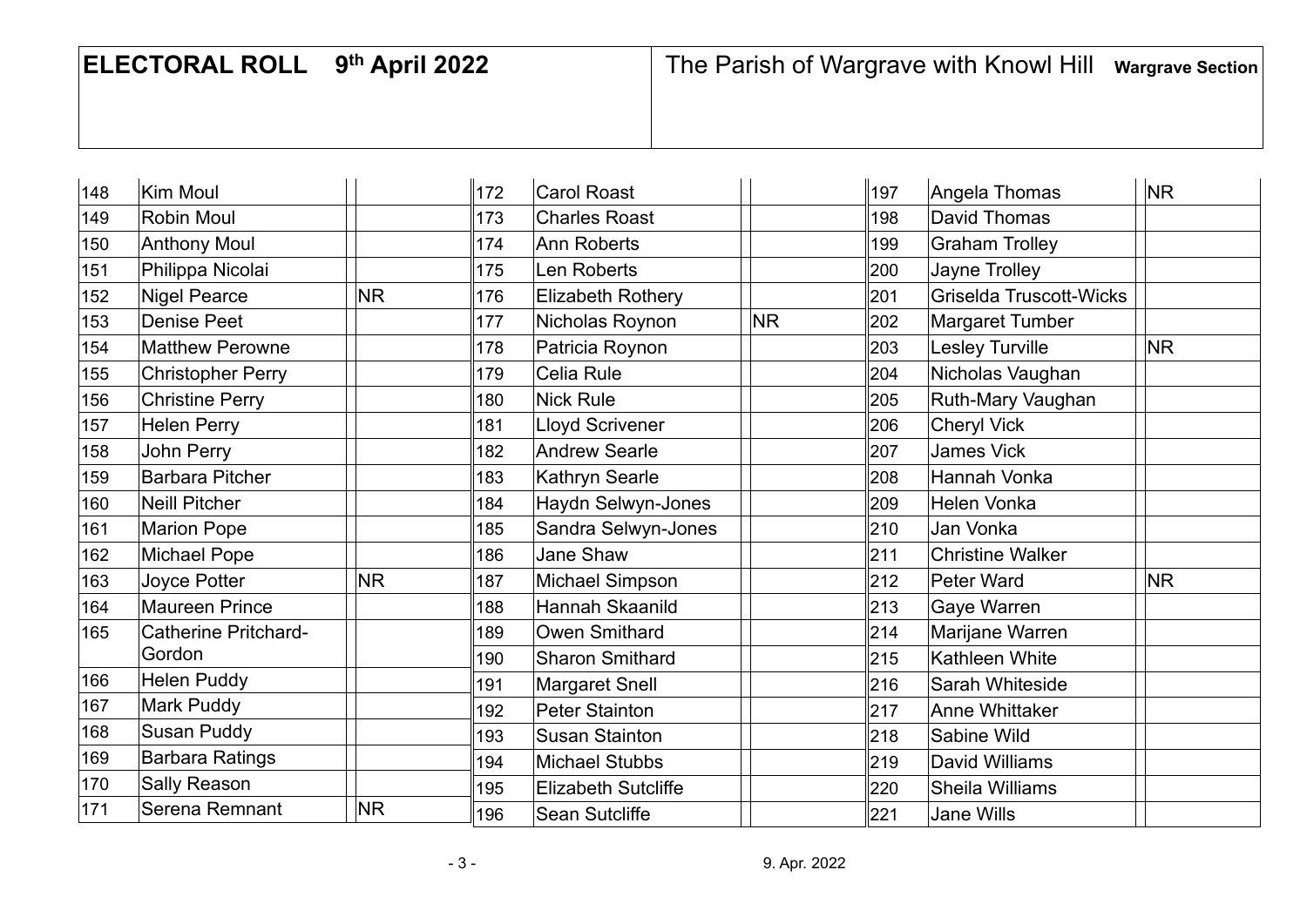| <b>ELECTORAL ROLL</b> 9th April 2022 | The Parish of Wargrave with Knowl Hill Wargrave Section |  |
|--------------------------------------|---------------------------------------------------------|--|
|                                      |                                                         |  |

| 222 | <b>Susan Witney</b>    |
|-----|------------------------|
| 223 | <b>Christine Wood</b>  |
| 224 | Ann Woodward           |
| 225 | Roy Woodward           |
| 226 | <b>Charlotte Wyatt</b> |
| 227 | David Wyatt            |
| 228 | <b>Monica Wyatt</b>    |
| 229 | Sarah Wyatt            |